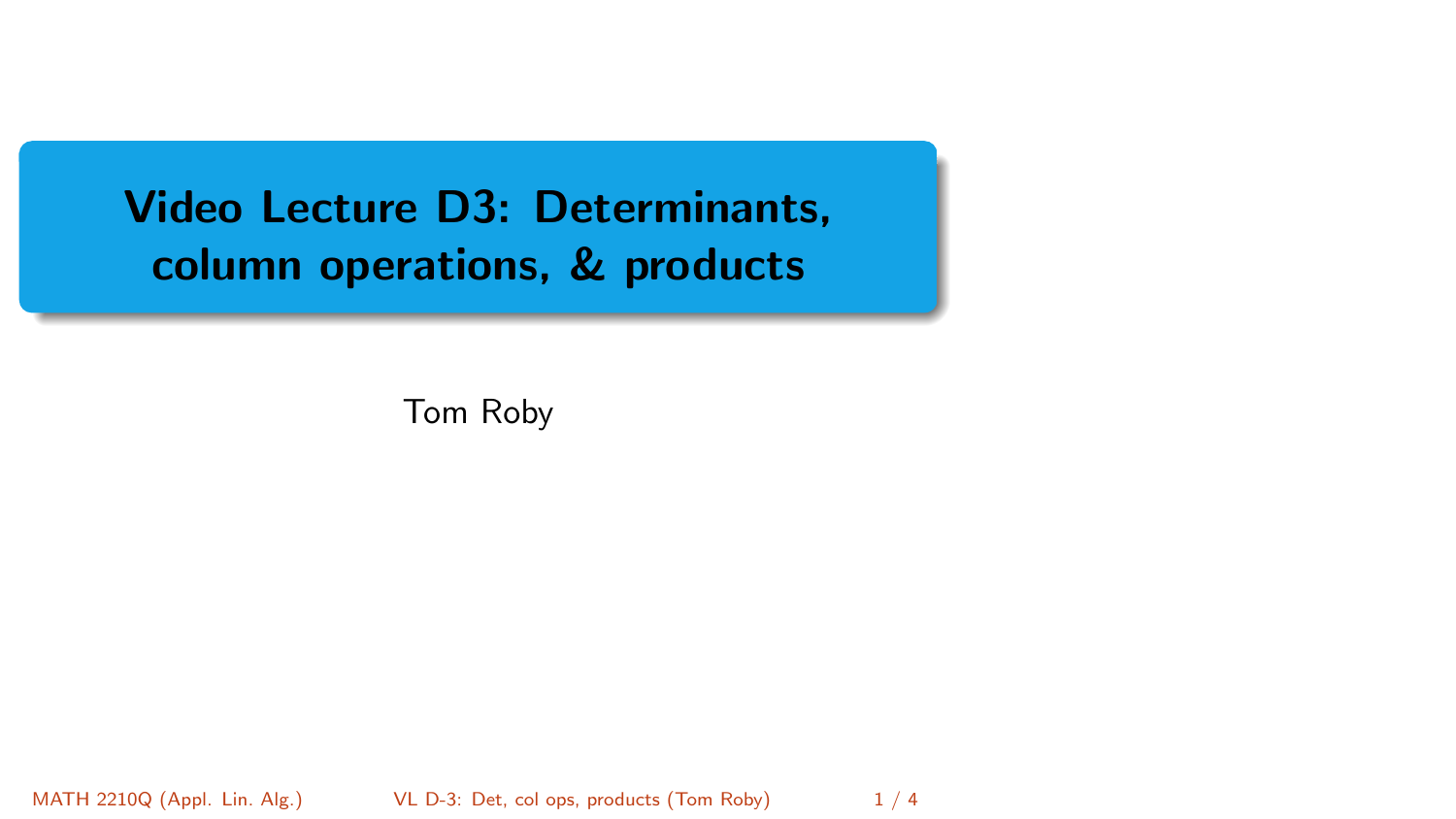## Outline & Objectives

- $\bullet$  Analyze how column operations affect the  $\det A$  via  $\det A^{\mathcal{T}} = \det A.$
- Prove that  $\det AB = (\det A)(\det B)$  and apply it in theory and practice.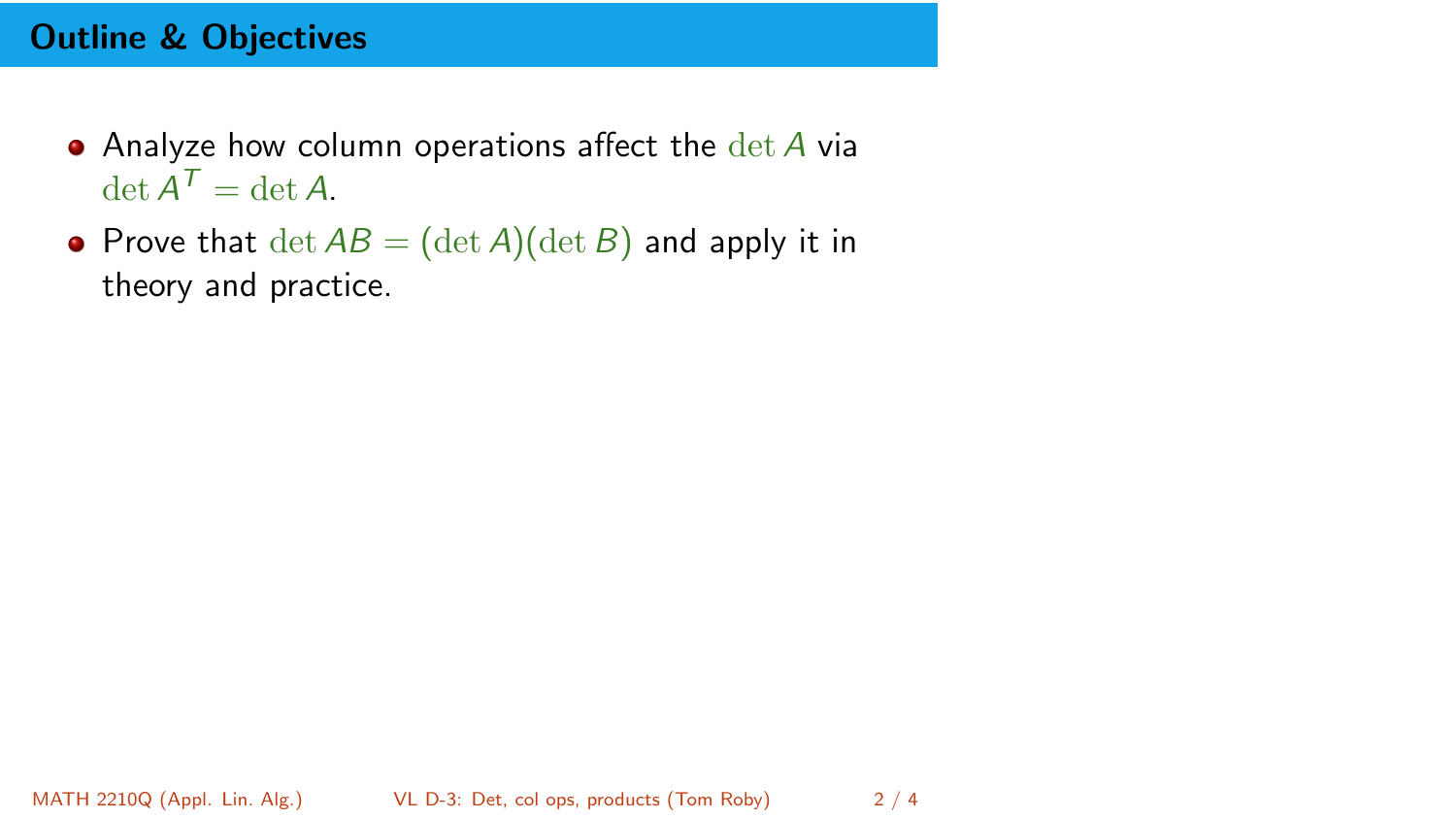## Taking transposes leaves det A unchanged

Theorem (Determinant of a transpose)

For any  $A \in \mathbb{R}^{n \times n}$ ,  $\det A^T = \det A$ .

Proof: ∵ Laplace expansion works along any row or any column.

## **Corollary**

I I I I I I

Let  $A \in \mathbb{R}^{n \times n}$ .

- **1** Rescaling a column of A by k rescales  $\det A$  by k.
- **2** Interchanging two columns of A changes the sign of  $det A$ .

Adding a multiple of one col to another leaves  $\det A$  unchanged.

$$
\begin{vmatrix} -1 & 5 & 2 \\ 3 & 1 & -6 \\ 2 & 6 & -4 \end{vmatrix} = \begin{vmatrix} -1 & 5 & 0 \\ 3 & 1 & 0 \\ 2 & 6 & 0 \end{vmatrix} = 0.
$$